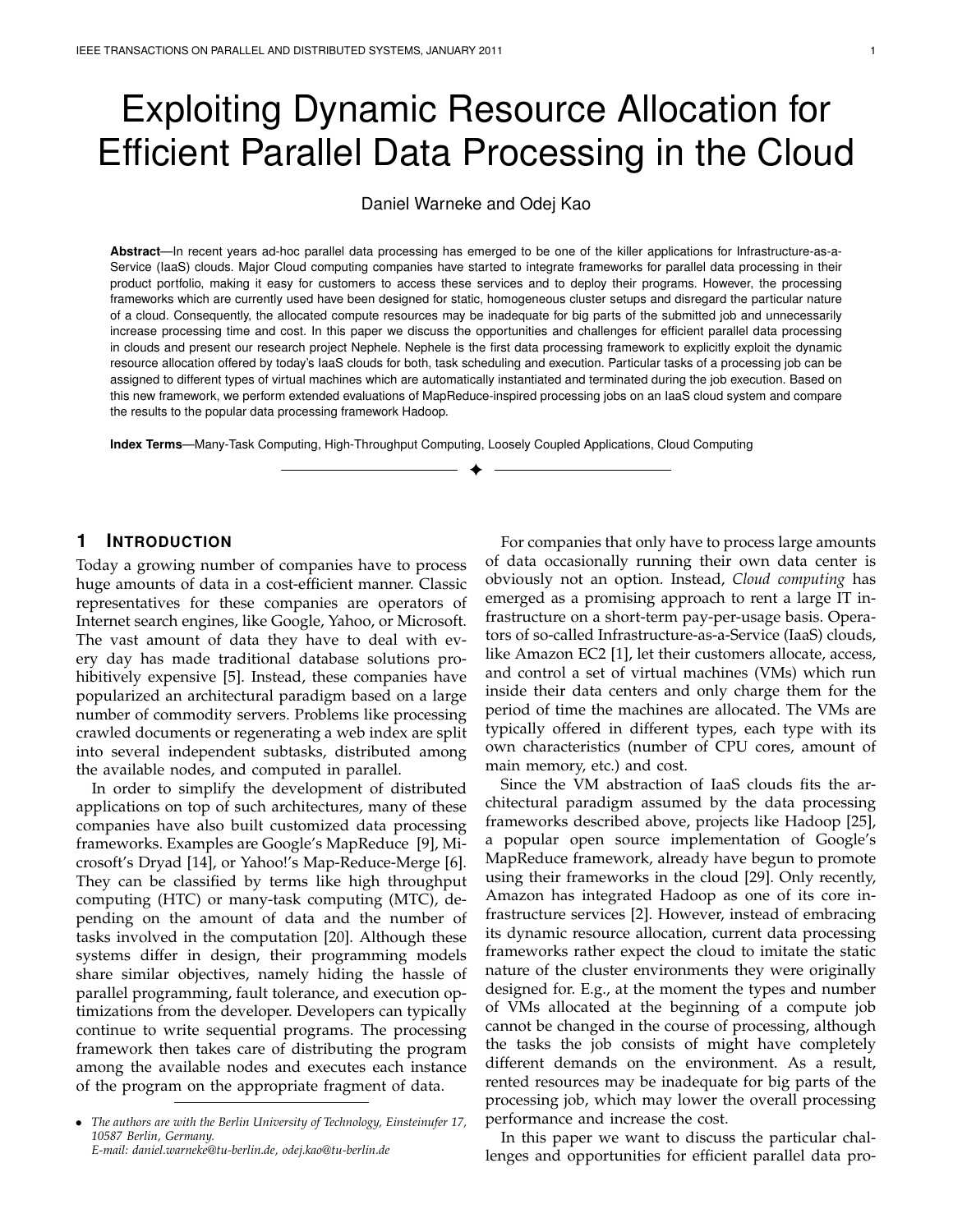cessing in clouds and present *Nephele*, a new processing framework explicitly designed for cloud environments. Most notably, Nephele is the first data processing framework to include the possibility of dynamically allocating/deallocating different compute resources from a cloud in its scheduling and during job execution.

This paper is an extended version of [27]. It includes further details on scheduling strategies and extended experimental results. The paper is structured as follows: Section 2 starts with analyzing the above mentioned opportunities and challenges and derives some important design principles for our new framework. In Section 3 we present Nephele's basic architecture and outline how jobs can be described and executed in the cloud. Section 4 provides some first figures on Nephele's performance and the impact of the optimizations we propose. Finally, our work is concluded by related work (Section 5) and ideas for future work (Section 6).

## **2 CHALLENGES AND OPPORTUNITIES**

Current data processing frameworks like Google's MapReduce or Microsoft's Dryad engine have been designed for cluster environments. This is reflected in a number of assumptions they make which are not necessarily valid in cloud environments. In this section we discuss how abandoning these assumptions raises new opportunities but also challenges for efficient parallel data processing in clouds.

#### **2.1 Opportunities**

Today's processing frameworks typically assume the resources they manage consist of a *static* set of *homogeneous* compute nodes. Although designed to deal with individual nodes failures, they consider the number of available machines to be constant, especially when scheduling the processing job's execution. While IaaS clouds can certainly be used to create such cluster-like setups, much of their flexibility remains unused.

One of an IaaS cloud's key features is the provisioning of compute resources on demand. New VMs can be allocated at any time through a well-defined interface and become available in a matter of seconds. Machines which are no longer used can be terminated instantly and the cloud customer will be charged for them no more. Moreover, cloud operators like Amazon let their customers rent VMs of different types, i.e. with different computational power, different sizes of main memory, and storage. Hence, the compute resources available in a cloud are highly *dynamic* and possibly *heterogeneous*.

With respect to parallel data processing, this flexibility leads to a variety of new possibilities, particularly for scheduling data processing jobs. The question a scheduler has to answer is no longer "Given a set of compute resources, how to distribute the particular tasks of a job among them?", but rather "Given a job, what compute resources match the tasks the job consists of best?". This new paradigm allows allocating compute resources dynamically and just for the time they are required in the processing workflow. E.g., a framework exploiting the possibilities of a cloud could start with a single VM which analyzes an incoming job and then advises the cloud to directly start the required VMs according to the job's processing phases. After each phase, the machines could be released and no longer contribute to the overall cost for the processing job.

Facilitating such use cases imposes some requirements on the design of a processing framework and the way its jobs are described. First, the scheduler of such a framework must become aware of the cloud environment a job should be executed in. It must know about the different types of available VMs as well as their cost and be able to allocate or destroy them on behalf of the cloud customer.

Second, the paradigm used to describe jobs must be powerful enough to express dependencies between the different tasks the jobs consists of. The system must be aware of which task's output is required as another task's input. Otherwise the scheduler of the processing framework cannot decide at what point in time a particular VM is no longer needed and deallocate it. The MapReduce pattern is a good example of an unsuitable paradigm here: Although at the end of a job only few reducer tasks may still be running, it is not possible to shut down the idle VMs, since it is unclear if they contain intermediate results which are still required.

Finally, the scheduler of such a processing framework must be able to determine which task of a job should be executed on which type of VM and, possibly, how many of those. This information could be either provided externally, e.g. as an annotation to the job description, or deduced internally, e.g. from collected statistics, similarly to the way database systems try to optimize their execution schedule over time [24].

#### **2.2 Challenges**

The cloud's virtualized nature helps to enable promising new use cases for efficient parallel data processing. However, it also imposes new challenges compared to classic cluster setups. The major challenge we see is the cloud's *opaqueness* with prospect to exploiting data locality:

In a cluster the compute nodes are typically interconnected through a physical high-performance network. The topology of the network, i.e. the way the compute nodes are physically wired to each other, is usually wellknown and, what is more important, does not change over time. Current data processing frameworks offer to leverage this knowledge about the network hierarchy and attempt to schedule tasks on compute nodes so that data sent from one node to the other has to traverse as few network switches as possible [9]. That way network bottlenecks can be avoided and the overall throughput of the cluster can be improved.

In a cloud this topology information is typically not exposed to the customer [29]. Since the nodes involved in processing a data intensive job often have to transfer tremendous amounts of data through the network,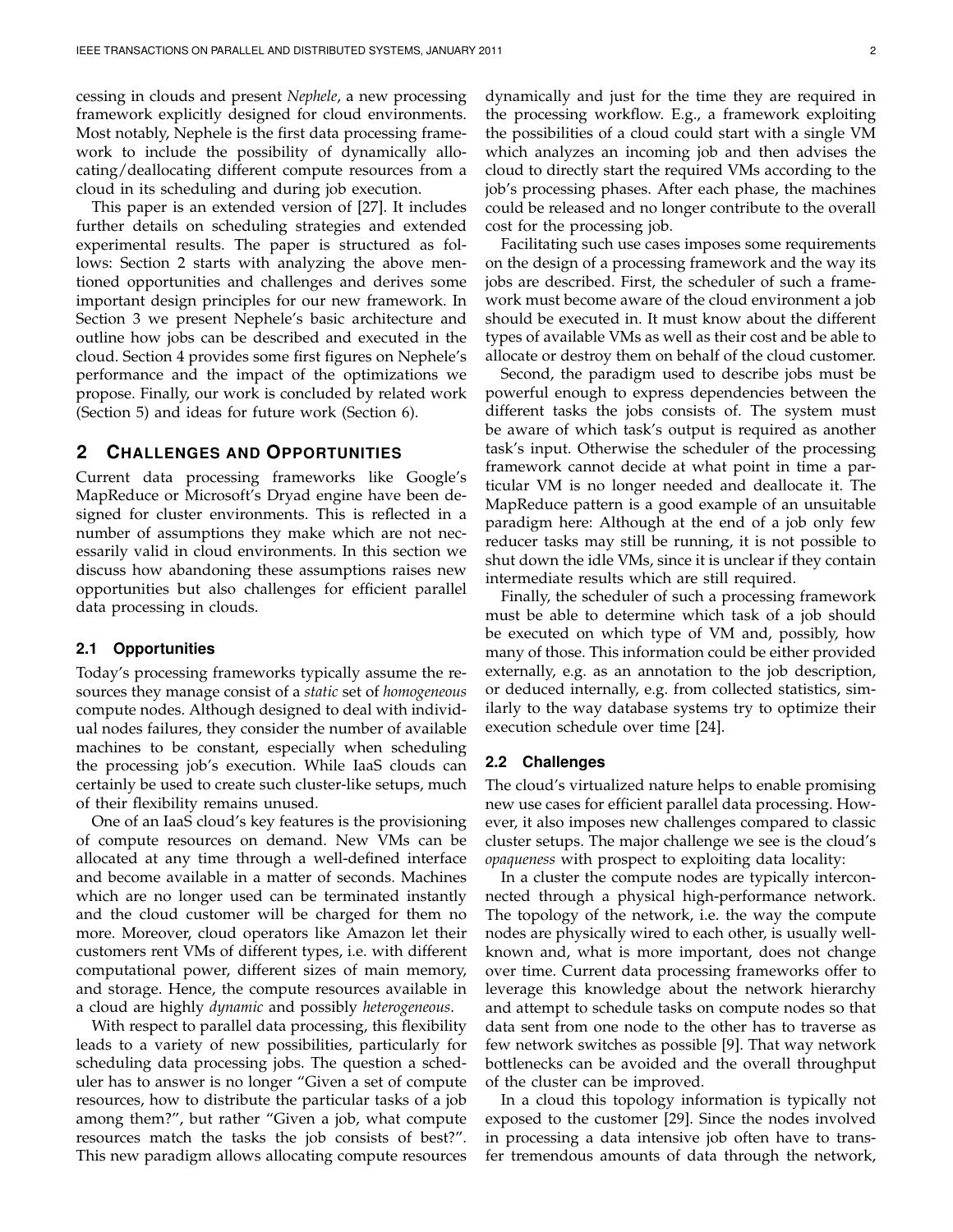this drawback is particularly severe; parts of the network may become congested while others are essentially unutilized. Although there has been research on inferring likely network topologies solely from endto-end measurements (e.g. [7]), it is unclear if these techniques are applicable to IaaS clouds. For security reasons clouds often incorporate network virtualization techniques (e.g. [8]) which can hamper the inference process, in particular when based on latency measurements.

Even if it was possible to determine the underlying network hierarchy in a cloud and use it for topologyaware scheduling, the obtained information would not necessarily remain valid for the entire processing time. VMs may be migrated for administrative purposes between different locations inside the data center without any notification, rendering any previous knowledge of the relevant network infrastructure obsolete.

As a result, the only way to ensure locality between tasks of a processing job is currently to execute these tasks on the same VM in the cloud. This may involve allocating fewer, but more powerful VMs with multiple CPU cores. E.g., consider an aggregation task receiving data from seven generator tasks. Data locality can be ensured by scheduling these tasks to run on a VM with eight cores instead of eight distinct single-core machines. However, currently no data processing framework includes such strategies in its scheduling algorithms.

# **3 DESIGN**

Based on the challenges and opportunities outlined in the previous section we have designed *Nephele*, a new data processing framework for cloud environments. Nephele takes up many ideas of previous processing frameworks but refines them to better match the dynamic and opaque nature of a cloud.

#### **3.1 Architecture**

Nephele's architecture follows a classic master-worker pattern as illustrated in Fig. 1.



Fig. 1. Structural overview of Nephele running in an Infrastructure-as-a-Service (IaaS) cloud

Before submitting a Nephele compute job, a user must start a VM in the cloud which runs the so called *Job*

*Manager* (JM). The Job Manager receives the client's jobs, is responsible for scheduling them, and coordinates their execution. It is capable of communicating with the interface the cloud operator provides to control the instantiation of VMs. We call this interface the *Cloud Controller*. By means of the Cloud Controller the Job Manager can allocate or deallocate VMs according to the current job execution phase. We will comply with common Cloud computing terminology and refer to these VMs as *instances* for the remainder of this paper. The term *instance type* will be used to differentiate between VMs with different hardware characteristics. E.g., the instance type "m1.small" could denote VMs with one CPU core, one GB of RAM, and a 128 GB disk while the instance type "c1.xlarge" could refer to machines with 8 CPU cores, 18 GB RAM, and a 512 GB disk.

The actual execution of tasks which a Nephele job consists of is carried out by a set of instances. Each instance runs a so-called *Task Manager* (TM). A Task Manager receives one or more tasks from the Job Manager at a time, executes them, and after that informs the Job Manager about their completion or possible errors. Unless a job is submitted to the Job Manager, we expect the set of instances (and hence the set of Task Managers) to be empty. Upon job reception the Job Manager then decides, depending on the job's particular tasks, how many and what type of instances the job should be executed on, and when the respective instances must be allocated/deallocated to ensure a continuous but cost-efficient processing. Our current strategies for these decisions are highlighted at the end of this section.

The newly allocated instances boot up with a previously compiled VM image. The image is configured to automatically start a Task Manager and register it with the Job Manager. Once all the necessary Task Managers have successfully contacted the Job Manager, it triggers the execution of the scheduled job.

Initially, the VM images used to boot up the Task Managers are blank and do not contain any of the data the Nephele job is supposed to operate on. As a result, we expect the cloud to offer persistent storage (like e.g. Amazon S3 [3]). This persistent storage is supposed to store the job's input data and eventually receive its output data. It must be accessible for both the Job Manager as well as for the set of Task Managers, even if they are connected by a private or virtual network.

## **3.2 Job description**

Similar to Microsoft's Dryad [14], jobs in Nephele are expressed as a directed acyclic graph (DAG). Each vertex in the graph represents a task of the overall processing job, the graph's edges define the communication flow between these tasks. We also decided to use DAGs to describe processing jobs for two major reasons:

The first reason is that DAGs allow tasks to have multiple input and multiple output edges. This tremendously simplifies the implementation of classic data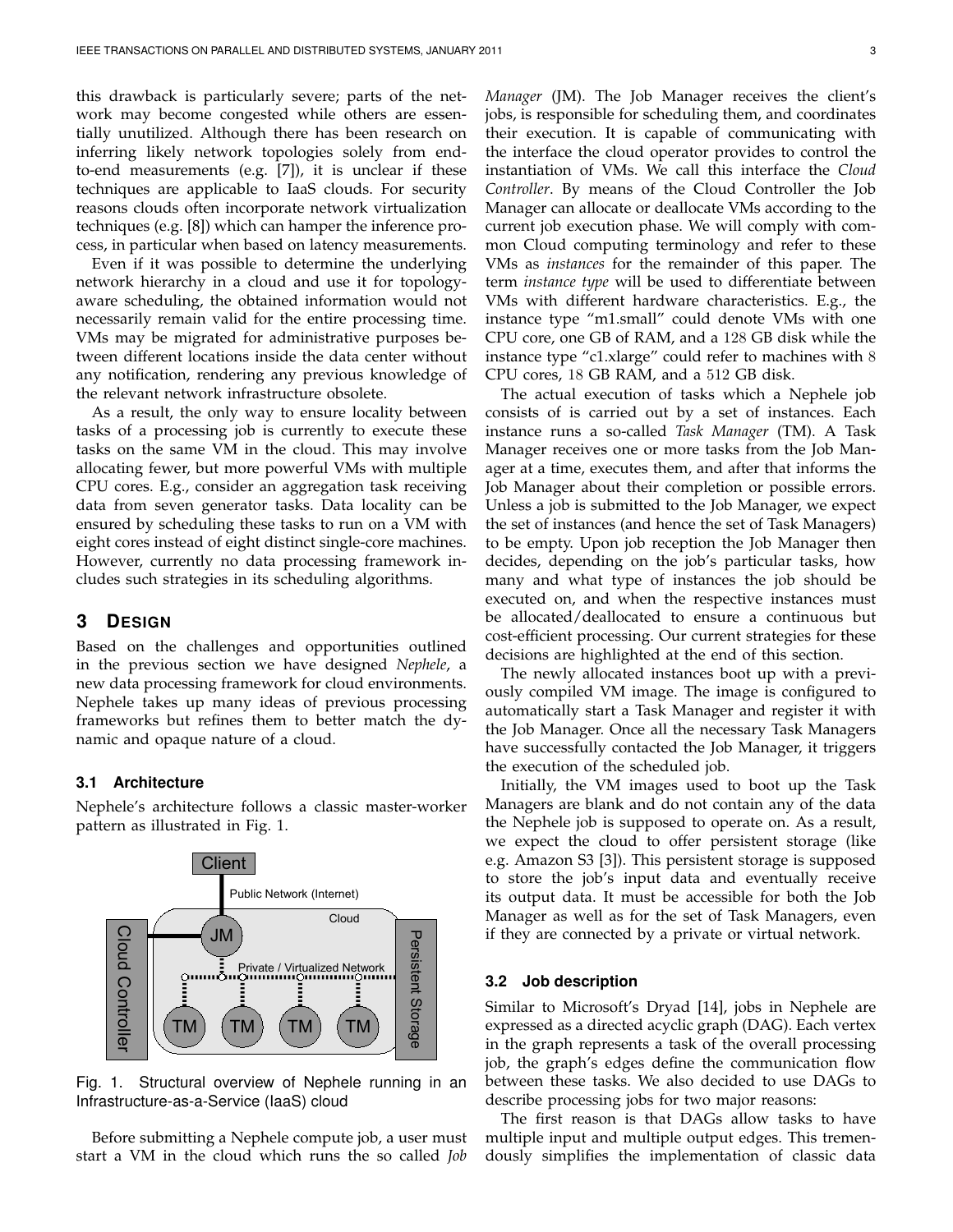combining functions like, e.g., join operations [6]. Second and more importantly, though, the DAG's edges explicitly model the communication paths of the processing job. As long as the particular tasks only exchange data through these designated communication edges, Nephele can always keep track of what instance might still require data from what other instances and which instance can potentially be shut down and deallocated.

Defining a Nephele job comprises three mandatory steps: First, the user must write the program code for each task of his processing job or select it from an external library. Second, the task program must be assigned to a vertex. Finally, the vertices must be connected by edges to define the communication paths of the job.

Tasks are expected to contain sequential code and process so-called *records*, the primary data unit in Nephele. Programmers can define arbitrary types of records. From a programmer's perspective records enter and leave the task program through input or output gates. Those input and output gates can be considered endpoints of the DAG's edges which are defined in the following step. Regular tasks (i.e. tasks which are later assigned to inner vertices of the DAG) must have at least one or more input and output gates. Contrary to that, tasks which either represent the source or the sink of the data flow must not have input or output gates, respectively.

After having specified the code for the particular tasks of the job, the user must define the DAG to connect these tasks. We call this DAG the *Job Graph*. The Job Graph maps each task to a vertex and determines the communication paths between them. The number of a vertex's incoming and outgoing edges must thereby comply with the number of input and output gates defined inside the tasks. In addition to the task to execute, input and output vertices (i.e. vertices with either no incoming or outgoing edge) can be associated with a URL pointing to external storage facilities to read or write input or output data, respectively. Figure 2 illustrates the simplest possible Job Graph. It only consists of one input, one task, and one output vertex.





One major design goal of Job Graphs has been sim-

plicity: Users should be able to describe tasks and their relationships on an abstract level. Therefore, the Job Graph does not explicitly model task parallelization and the mapping of tasks to instances. However, users who wish to influence these aspects can provide annotations to their job description. These annotations include:

- **Number of subtasks:** A developer can declare his task to be suitable for parallelization. Users that include such tasks in their Job Graph can specify how many parallel *subtasks* Nephele should split the respective task into at runtime. Subtasks execute the same task code, however, they typically process different fragments of the data.
- **Number of subtasks per instance:** By default each subtask is assigned to a separate instance. In case several subtasks are supposed to share the same instance, the user can provide a corresponding annotation with the respective task.
- **Sharing instances between tasks:** Subtasks of different tasks are usually assigned to different (sets of) instances unless prevented by another scheduling restriction. If a set of instances should be shared between different tasks the user can attach a corresponding annotation to the Job Graph.
- **Channel types:** For each edge connecting two vertices the user can determine a channel type. Before executing a job, Nephele requires all edges of the original Job Graph to be replaced by at least one channel of a specific type. The channel type dictates how records are transported from one subtask to another at runtime. Currently, Nephele supports network, file, and in-memory channels. The choice of the channel type can have several implications on the entire job schedule. A more detailled disussion on this is provided in the next subsection.
- **Instance type:** A subtask can be executed on different instance types which may be more or less suitable for the considered program. Therefore we have developed special annotations task developers can use to characterize the hardware requirements of their code. However, a user who simply utilizes these annotated tasks can also overwrite the developer's suggestion and explicitly specify the instance type for a task in the Job Graph.

If the user omits to augment the Job Graph with these specifications, Nephele's scheduler applies default strategies which are discussed later on in this section.

Once the Job Graph is specified, the user submits it to the Job Manager, together with the credentials he has obtained from his cloud operator. The credentials are required since the Job Manager must allocate/deallocate instances during the job execution on behalf of the user.

## **3.3 Job Scheduling and Execution**

After having received a valid Job Graph from the user, Nephele's Job Manager transforms it into a so-called *Execution Graph*. An Execution Graph is Nephele's primary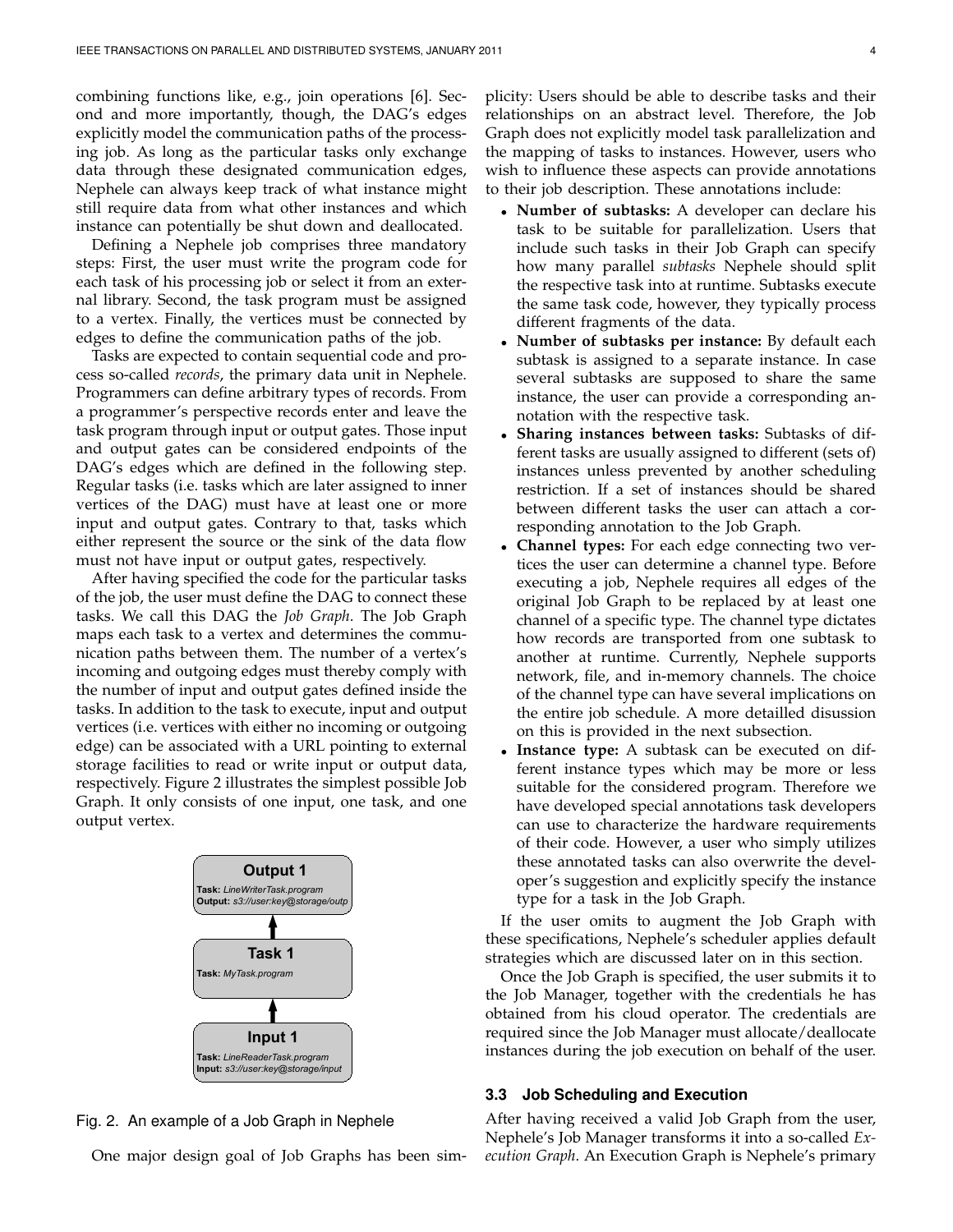data structure for scheduling and monitoring the execution of a Nephele job. Unlike the abstract Job Graph, the Execution Graph contains all the concrete information required to schedule and execute the received job on the cloud. It explicitly models task parallelization and the mapping of tasks to instances. Depending on the level of annotations the user has provided with his Job Graph, Nephele may have different degrees of freedom in constructing the Execution Graph. Figure 3 shows one possible Execution Graph constructed from the previously depicted Job Graph (Figure 2). Task 1 is e.g. split into two parallel subtasks which are both connected to the task Output 1 via file channels and are all scheduled to run on the same instance. The exact structure of the Execution Graph is explained in the following:



Fig. 3. An Execution Graph created from the original Job Graph

In contrast to the Job Graph, an Execution Graph is no longer a pure DAG. Instead, its structure resembles a graph with two different levels of details, an abstract and a concrete level. While the abstract graph describes the job execution on a task level (without parallelization) and the scheduling of instance allocation/deallocation, the concrete, more fine-grained graph defines the mapping of subtasks to instances and the communication channels between them.

On the abstract level, the Execution Graph equals the user's Job Graph. For every vertex of the original Job Graph there exists a so-called *Group Vertex* in the Execution Graph. As a result, Group Vertices also represent distinct tasks of the overall job, however, they cannot be seen as executable units. They are used as a management abstraction to control the set of subtasks the respective task program is split into. The edges between Group Vertices are only modeled implicitly as they do not represent any physical communication paths during the job processing. For the sake of presentation, they are also omitted in Figure 3.

In order to ensure cost-efficient execution in an IaaS

cloud, Nephele allows to allocate/deallocate instances in the course of the processing job, when some subtasks have already been completed or are already running. However, this just-in-time allocation can also cause problems, since there is the risk that the requested instance types are temporarily not available in the cloud. To cope with this problem, Nephele separates the Execution Graph into one or more so-called *Execution Stages*. An Execution Stage must contain at least one Group Vertex. Its processing can only start when all the subtasks included in the preceding stages have been successfully processed. Based on this Nephele's scheduler ensures the following three properties for the entire job execution: First, when the processing of a stage begins, all instances required within the stage are allocated. Second, all subtasks included in this stage are set up (i.e. sent to the corresponding Task Managers along with their required libraries) and ready to receive records. Third, before the processing of a new stage, all intermediate results of its preceding stages are stored in a persistent manner. Hence, Execution Stages can be compared to checkpoints. In case a sufficient number of resources cannot be allocated for the next stage, they allow a running job to be interrupted and later on restored when enough spare resources have become available.

The concrete level of the Execution Graph refines the job schedule to include subtasks and their communication channels. In Nephele, every task is transformed into either exactly one, or, if the task is suitable for parallel execution, at least one subtask. For a task to complete successfully, each of its subtasks must be successfully processed by a Task Manager. Subtasks are represented by so-called *Execution Vertices* in the Execution Graph. They can be considered the most fine-grained executable job unit. To simplify management, each Execution Vertex is always controlled by its corresponding Group Vertex.

Nephele allows each task to be executed on its own instance type, so the characteristics of the requested VMs can be adapted to the demands of the current processing phase. To reflect this relation in the Execution Graph, each subtask must be mapped to a so-called *Execution Instance*. An Execution Instance is defined by an ID and an instance type representing the hardware characteristics of the corresponding VM. It is a scheduling stub that determines which subtasks have to run on what instance (type). We expect a list of available instance types together with their cost per time unit to be accessible for Nephele's scheduler and instance types to be referable by simple identifier strings like "m1.small".

Before processing a new Execution Stage, the scheduler collects all Execution Instances from that stage and tries to replace them with matching cloud instances. If all required instances could be allocated the subtasks are distributed among them and set up for execution.

On the concrete level, the Execution Graph inherits the edges from the abstract level, i.e. edges between Group Vertices are translated into edges between Execution Vertices. In case of task parallelization, when a Group Vertex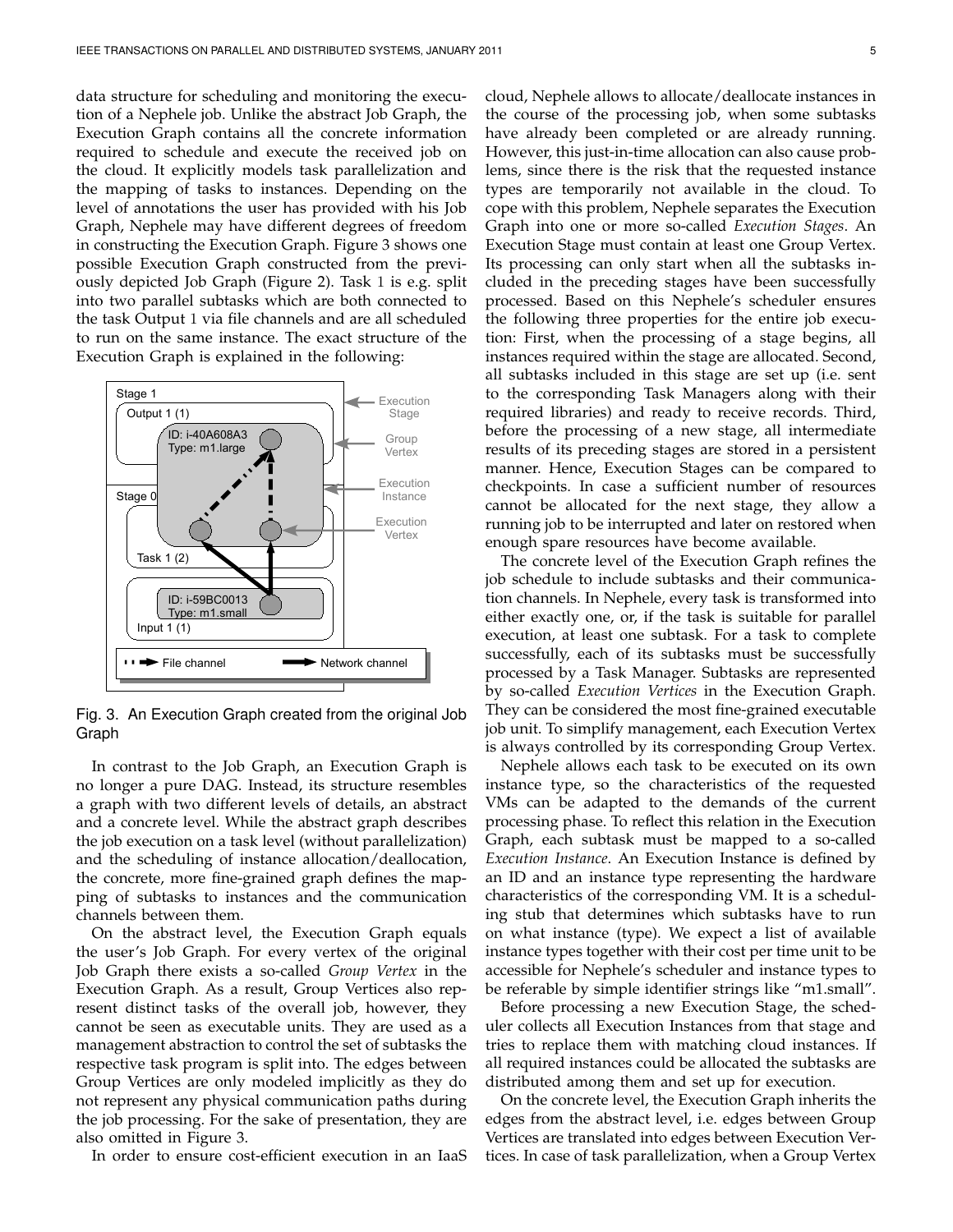contains more than one Execution Vertex, the developer of the consuming task can implement an interface which determines how to connect the two different groups of subtasks. The actual number of channels that are connected to a subtask at runtime is hidden behind the task's respective input and output gates. However, the user code can determine the number if necessary.

Nephele requires all edges of an Execution Graph to be replaced by a channel before processing can begin. The type of the channel determines how records are transported from one subtask to the other. Currently, Nephele features three different types of channels, which all put different constrains on the Execution Graph.

- **Network channels:** A network channel lets two subtasks exchange data via a TCP connection. Network channels allow pipelined processing, so the records emitted by the producing subtask are immediately transported to the consuming subtask. As a result, two subtasks connected via a network channel may be executed on different instances. However, since they must be executed at the same time, they are required to run in the same Execution Stage.
- **In-Memory channels:** Similar to a network channel, an in-memory channel also enables pipelined processing. However, instead of using a TCP connection, the respective subtasks exchange data using the instance's main memory. An in-memory channel typically represents the fastest way to transport records in Nephele, however, it also implies most scheduling restrictions: The two connected subtasks must be scheduled to run on the same instance and run in the same Execution Stage.
- **File channels:** A file channel allows two subtasks to exchange records via the local file system. The records of the producing task are first entirely written to an intermediate file and afterwards read into the consuming subtask. Nephele requires two such subtasks to be assigned to the same instance. Moreover, the consuming Group Vertex must be scheduled to run in a higher Execution Stage than the producing Group Vertex. In general, Nephele only allows subtasks to exchange records across different stages via file channels because they are the only channel types which store the intermediate records in a persistent manner.

### **3.4 Parallelization and Scheduling Strategies**

As mentioned before, constructing an Execution Graph from a user's submitted Job Graph may leave different degrees of freedom to Nephele. Using this freedom to construct the most efficient Execution Graph (in terms of processing time or monetary cost) is currently a major focus of our research. Discussing this subject in detail would go beyond the scope of this paper. However, we want to outline our basic approaches in this subsection:

Unless the user provides any job annotation which contains more specific instructions we currently pursue a simple default strategy: Each vertex of the Job Graph is transformed into one Execution Vertex. The default channel types are network channels. Each Execution Vertex is by default assigned to its own Execution Instance unless the user's annotations or other scheduling restrictions (e.g. the usage of in-memory channels) prohibit it. The default instance type to be used is the one with the lowest price per time unit available in the IaaS cloud.

One fundamental idea to refine the scheduling strategy for recurring jobs is to use feedback data. We developed a profiling subsystem for Nephele which can continously monitor running tasks and the underlying instances. Based on the Java Management Extensions (JMX) the profiling subsystem is, among other things, capable of breaking down what percentage of its processing time a task thread actually spends processing user code and what percentage of time it has to wait for data. With the collected data Nephele is able to detect both computational as well as I/O bottlenecks. While computational bottlenecks suggest a higher degree of parallelization for the affected tasks, I/O bottlenecks provide hints to switch to faster channel types (like inmemory channels) and reconsider the instance assignment. Since Nephele calculates a cryptographic signature for each task, recurring tasks can be identified and the previously recorded feedback data can be exploited.

At the moment we only use the profiling data to detect these bottlenecks and help the user to choose reasonable annotations for his job. Figure 4 illustrates the graphical job viewer we have devised for that purpose. It provides immediate visual feedback about the current utilization of all tasks and cloud instances involved in the computation. A user can utilize this visual feedback to improve his job annotations for upcoming job executions. In more advanced versions of Nephele we envision the system to automatically adapt to detected bottlenecks, either between consecutive executions of the same job or even during job execution at runtime.

While the allocation time of cloud instances is determined by the start times of the assigned subtasks, there are different possible strategies for instance deallocation. In order to reflect the fact that most cloud providers charge their customers for instance usage by the hour, we integrated the possibility to reuse instances. Nephele can keep track of the instances' allocation times. An instance of a particular type which has become obsolete in the current Execution Stage is not immediately deallocated if an instance of the same type is required in an upcoming Execution Stage. Instead, Nephele keeps the instance allocated until the end of its current lease period. If the next Execution Stage has begun before the end of that period, it is reassigned to an Execution Vertex of that stage, otherwise it deallocated early enough not to cause any additional cost.

Besides the use of feedback data we recently complemented our efforts to provide reasonable job annotations automatically by a higher-level programming model layered on top of Nephele. Rather than describing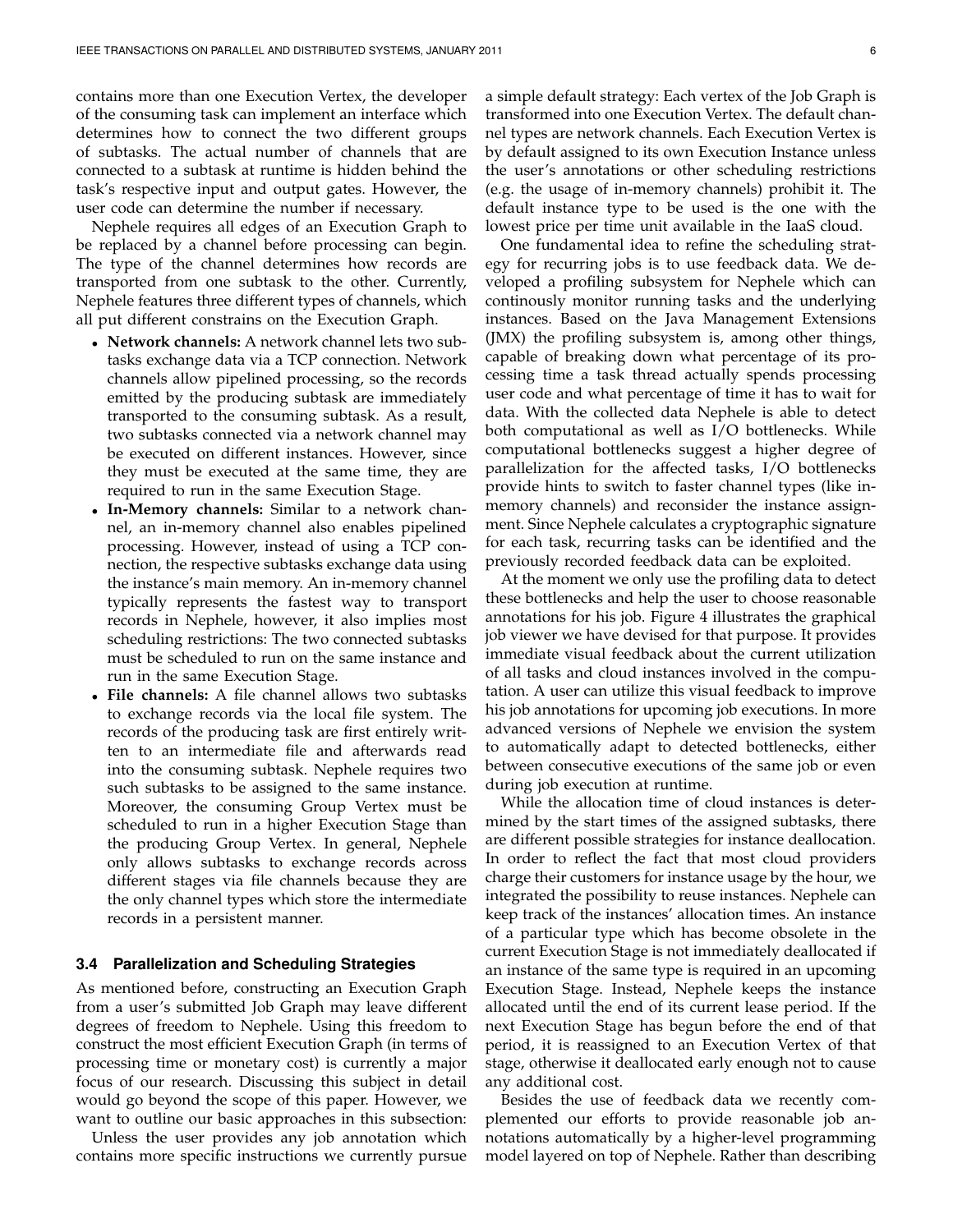

Fig. 4. Nephele's job viewer provides graphical feedback on instance utilization and detected bottlenecks

jobs as arbitrary DAGs, this higher-level programming model called PACTs [4] is centered around the concatenation of second-order functions, e.g. like the map and reduce function from the well-known MapReduce programming model. Developers can write custom firstorder functions and attach them to the desired secondorder functions. The PACTs programming model is semantically richer than Nephele's own programming abstraction. E.g. it considers aspects like the input/output cardinalities of the first order functions which is helpful to deduce reasonable degrees of parallelization. More details can be found in [4].

# **4 EVALUATION**

In this section we want to present first performance results of Nephele and compare them to the data processing framework Hadoop. We have chosen Hadoop as our competitor, because it is an open source software and currently enjoys high popularity in the data processing community. We are aware that Hadoop has been designed to run on a very large number of nodes (i.e. several thousand nodes). However, according to our observations, the software is typically used with significantly fewer instances in current IaaS clouds. In fact, Amazon itself limits the number of available instances for their MapReduce service to 20 unless the respective customer passes an extended registration process [2].

The challenge for both frameworks consists of two abstract tasks: Given a set of random integer numbers, the first task is to determine the  $k$  smallest of those

numbers. The second task subsequently is to calculate the average of these  $k$  smallest numbers. The job is a classic representative for a variety of data analysis jobs whose particular tasks vary in their complexity and hardware demands. While the first task has to sort the entire data set and therefore can take advantage of large amounts of main memory and parallel execution, the second aggregation task requires almost no main memory and, at least eventually, cannot be parallelized.

We implemented the described sort/aggregate task for three different experiments. For the first experiment, we implemented the task as a sequence of MapReduce programs and executed it using Hadoop on a fixed set of instances. For the second experiment, we reused the same MapReduce programs as in the first experiment but devised a special MapReduce wrapper to make these programs run on top of Nephele. The goal of this experiment was to illustrate the benefits of dynamic resource allocation/deallocation while still maintaining the MapReduce processing pattern. Finally, as the third experiment, we discarded the MapReduce pattern and implemented the task based on a DAG to also highlight the advantages of using heterogeneous instances.

For all three experiments, we chose the data set size to be 100 GB. Each integer number had the size of 100 bytes. As a result, the data set contained about  $10^9$  distinct integer numbers. The cut-off variable  $k$  has been set to  $2 \cdot 10^8$ , so the smallest 20 % of all numbers had to be determined and aggregated.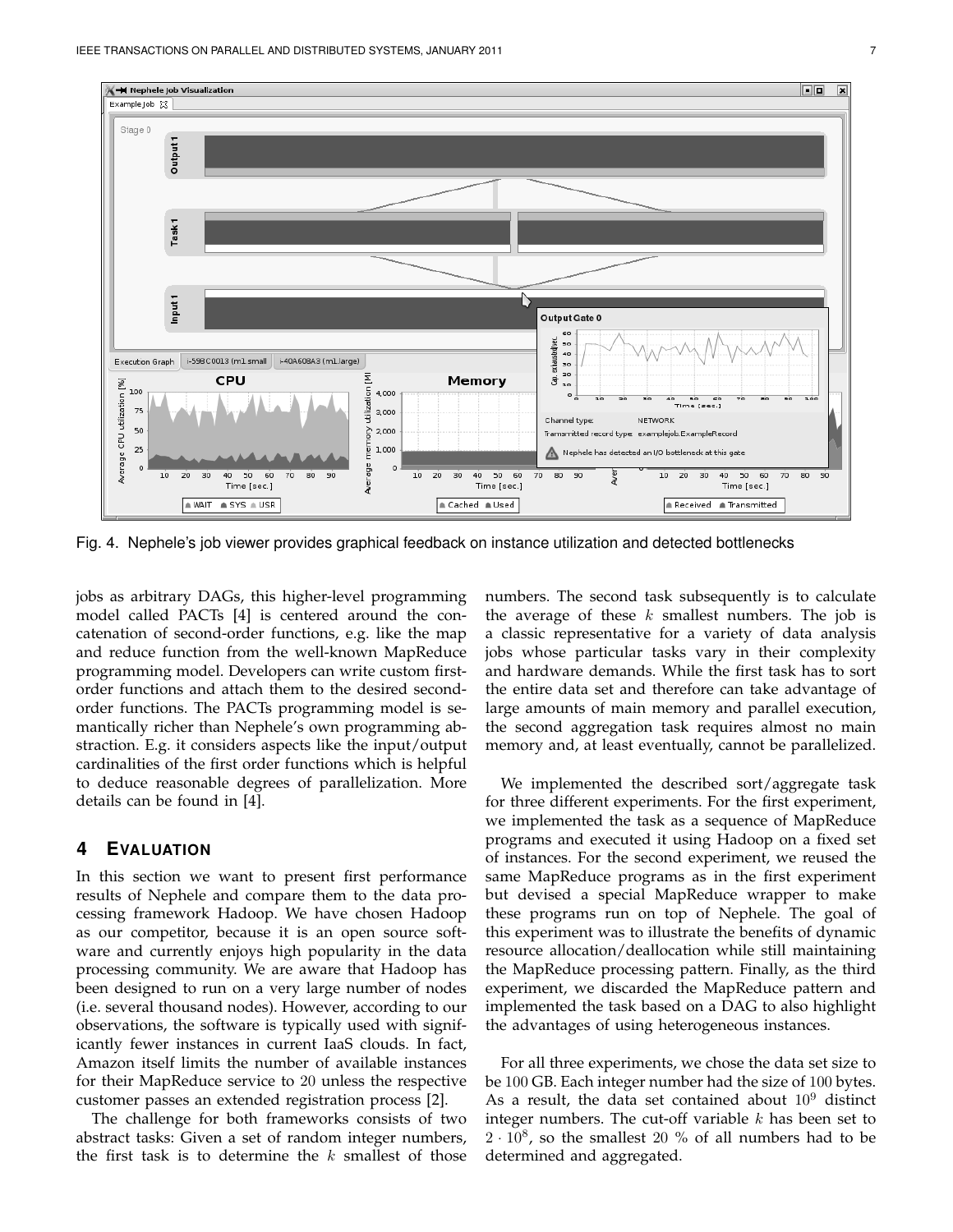## **4.1 General hardware setup**

All three experiments were conducted on our local IaaS cloud of commodity servers. Each server is equipped with two Intel Xeon 2.66 GHz CPUs (8 CPU cores) and a total main memory of 32 GB. All servers are connected through regular 1 GBit/s Ethernet links. The host operating system was Gentoo Linux (kernel version 2.6.30) with KVM [15] (version 88-r1) using virtio [23] to provide virtual I/O access.

To manage the cloud and provision VMs on request of Nephele, we set up Eucalyptus [16]. Similar to Amazon EC2, Eucalyptus offers a predefined set of instance types a user can choose from. During our experiments we used two different instance types: The first instance type was "m1.small" which corresponds to an instance with one CPU core, one GB of RAM, and a 128 GB disk. The second instance type, "c1.xlarge", represents an instance with 8 CPU cores, 18 GB RAM, and a 512 GB disk. Amazon EC2 defines comparable instance types and offers them at a price of about 0.10 \$, or 0.80 \$ per hour (September 2009), respectively.

The images used to boot up the instances contained Ubuntu Linux (kernel version 2.6.28) with no additional software but a Java runtime environment (version 1.6.0 13), which is required by Nephele's Task Manager.

The 100 GB input data set of random integer numbers has been generated according to the rules of the Jim Gray sort benchmark [18]. In order to make the data accessible to Hadoop, we started an HDFS [25] data node on each of the allocated instances prior to the processing job and distributed the data evenly among the nodes. Since this initial setup procedure was necessary for all three experiments (Hadoop and Nephele), we have chosen to ignore it in the following performance discussion.

## **4.2 Experiment 1: MapReduce and Hadoop**

In order to execute the described sort/aggregate task with Hadoop we created three different MapReduce programs which were executed consecutively.

The first MapReduce job reads the entire input data set, sorts the contained integer numbers ascendingly, and writes them back to Hadoop's HDFS file system. Since the MapReduce engine is internally designed to sort the incoming data between the map and the reduce phase, we did not have to provide custom map and reduce functions here. Instead, we simply used the TeraSort code, which has recently been recognized for being wellsuited for these kinds of tasks [18]. The result of this first MapReduce job was a set of files containing sorted integer numbers. Concatenating these files yielded the fully sorted sequence of  $10<sup>9</sup>$  numbers.

The second and third MapReduce jobs operated on the sorted data set and performed the data aggregation. Thereby, the second MapReduce job selected the first output files from the preceding sort job which, just by their file size, had to contain the smallest  $2 \cdot 10^8$  numbers of the initial data set. The map function was fed with

the selected files and emitted the first  $2 \cdot 10^8$  numbers to the reducer. In order to enable parallelization in the reduce phase, we chose the intermediate keys for the reducer randomly from a predefined set of keys. These keys ensured that the emitted numbers were distributed evenly among the  $n$  reducers in the system. Each reducer then calculated the average of the received  $\frac{2\cdot 10^8}{n}$  integer numbers. The third MapReduce job finally read the  $n$ intermediate average values and aggregated them to a single overall average.

Since Hadoop is not designed to deal with heterogeneous compute nodes, we allocated six instances of type "c1.xlarge" for the experiment. All of these instances were assigned to Hadoop throughout the entire duration of the experiment.

We configured Hadoop to perform best for the first, computationally most expensive, MapReduce job: In accordance to [18] we set the number of map tasks per job to 48 (one map task per CPU core) and the number of reducers to 12. The memory heap of each map task as well as the in-memory file system have been increased to 1 GB and 512 MB, respectively, in order to avoid unnecessarily spilling transient data to disk.

#### **4.3 Experiment 2: MapReduce and Nephele**

For the second experiment we reused the three MapReduce programs we had written for the previously described Hadoop experiment and executed them on top of Nephele. In order to do so, we had to develop a set of wrapper classes providing limited interface compatibility with Hadoop and sort/merge functionality. These wrapper classes allowed us to run the unmodified Hadoop MapReduce programs with Nephele. As a result, the data flow was controlled by the executed MapReduce programs while Nephele was able to govern the instance allocation/deallocation and the assignment of tasks to instances during the experiment. We devised this experiment to highlight the effects of the dynamic resource allocation/deallocation while still maintaining comparability to Hadoop as well as possible.

Figure 5 illustrates the Execution Graph we instructed Nephele to create so that the communication paths match the MapReduce processing pattern. For brevity, we omit a discussion on the original Job Graph. Following our experiences with the Hadoop experiment, we pursued the overall idea to also start with a homogeneous set of six "c1.xlarge" instances, but to reduce the number of allocated instances in the course of the experiment according to the previously observed workload. For this reason, the sort operation should be carried out on all six instances, while the first and second aggregation operation should only be assigned to two instances and to one instance, respectively.

The experiment's Execution Graph consisted of three Execution Stages. Each stage contained the tasks required by the corresponding MapReduce program. As stages can only be crossed via file channels, all interme-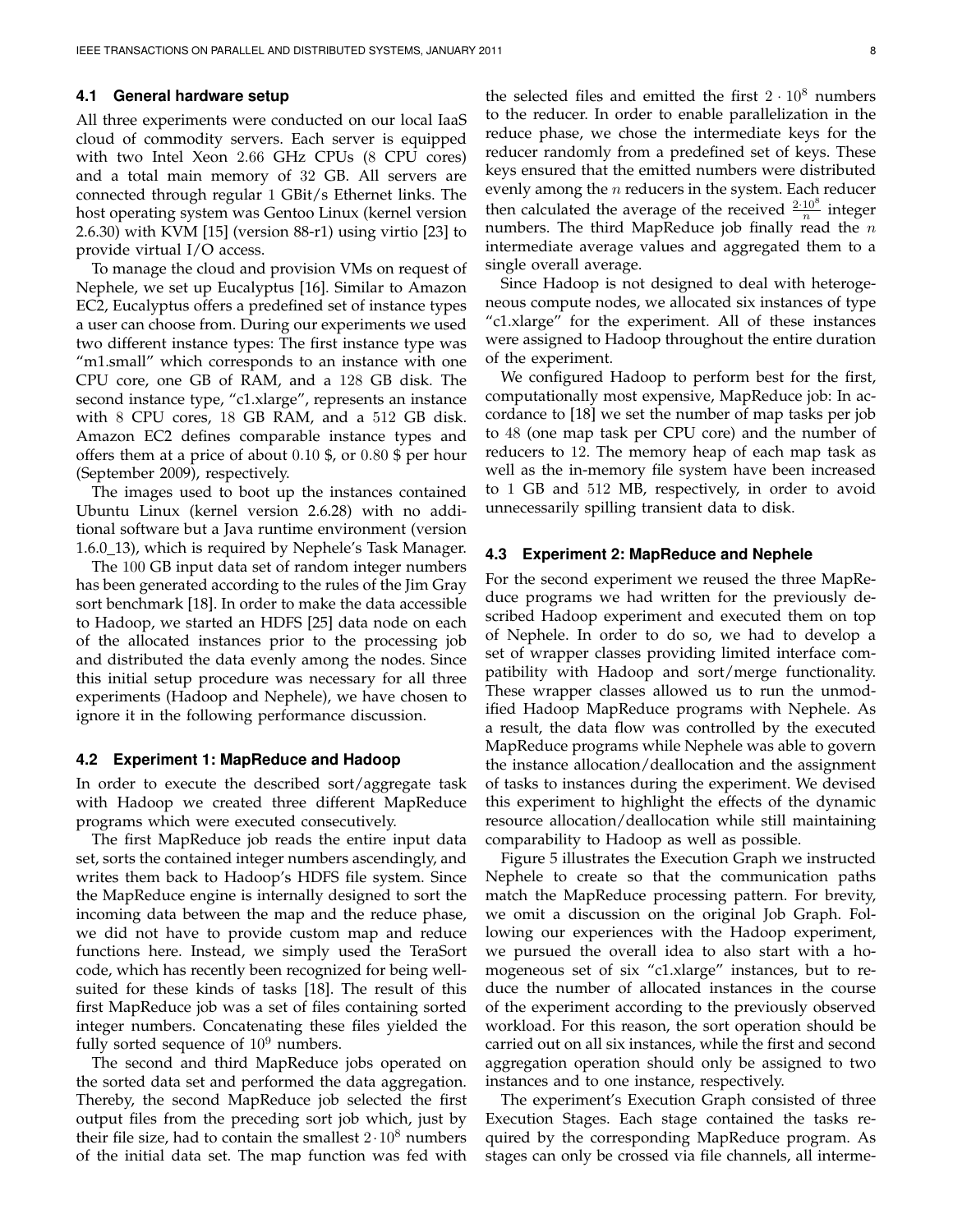

Fig. 5. The Execution Graph for Experiment 2 (MapReduce and Nephele)

diate data occurring between two succeeding MapReduce jobs was completely written to disk, like in the previous Hadoop experiment.

The first stage (Stage 0) included four different tasks, split into several different groups of subtasks and assigned to different instances. The first task, *BigIntegerReader*, processed the assigned input files and emitted each integer number as a separate record. The tasks *TeraSortMap* and *TeraSortReduce* encapsulated the Tera-Sort MapReduce code which had been executed by Hadoop's mapper and reducer threads before. In order to meet the setup of the previous experiment, we split the TeraSortMap and TeraSortReduce tasks into 48 and 12 subtasks, respectively, and assigned them to six instances of type "c1.xlarge". Furthermore, we instructed Nephele to construct network channels between each pair of TeraSortMap and TeraSortReduce subtasks. For the sake of legibility, only few of the resulting channels are depicted in Figure 5.

Although Nephele only maintains at most one physical TCP connection between two cloud instances, we

devised the following optimization: If two subtasks that are connected by a network channel are scheduled to run on the same instance, their network channel is dynamically converted into an in-memory channel. That way we were able to avoid unnecessary data serialization and the resulting processing overhead. For the given MapReduce communication pattern this optimization accounts for approximately 20% less network channels.

The records emitted by the BigIntegerReader subtasks were received by the TeraSortMap subtasks. The TeraSort partitioning function, located in the TeraSortMap task, then determined which TeraSortReduce subtask was responsible for the received record, depending on its value. Before being sent to the respective reducer, the records were collected in buffers of approximately 44 MB size and were presorted in memory. Considering that each TeraSortMap subtask was connected to 12 TeraSortReduce subtasks, this added up to a buffer size of 574 MB, similar to the size of the in-memory file system we had used for the Hadoop experiment previously.

Each TeraSortReducer subtask had an in-memory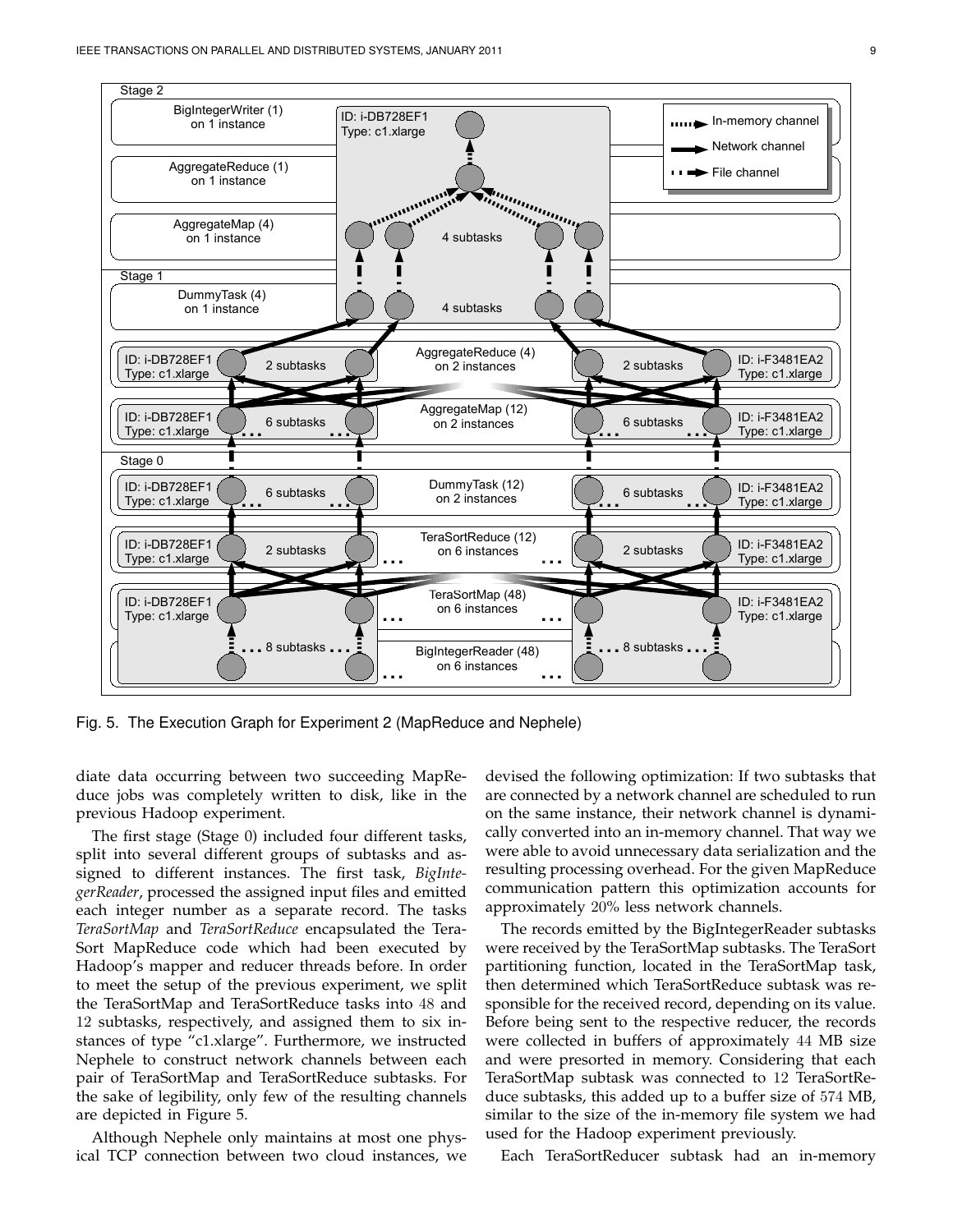buffer of about 512 MB size, too. The buffer was used to mitigate hard drive access when storing the incoming sets of presorted records from the mappers. Like Hadoop, we started merging the first received presorted record sets using separate background threads while the data transfer from the mapper tasks was still in progress. To improve performance, the final merge step, resulting in one fully sorted set of records, was directly streamed to the next task in the processing chain.

The task *DummyTask*, the forth task in the first Execution Stage, simply emitted every record it received. It was used to direct the output of a preceding task to a particular subset of allocated instances. Following the overall idea of this experiment, we used the DummyTask task in the first stage to transmit the sorted output of the 12 TeraSortReduce subtasks to the two instances Nephele would continue to work with in the second Execution Stage. For the DummyTask subtasks in the first stage (Stage 0) we shuffled the assignment of subtasks to instances in a way that both remaining instances received a fairly even fraction of the  $2 \cdot 10^8$  smallest numbers. Without the shuffle, the  $2·10<sup>8</sup>$  would all be stored on only one of the remaining instances with high probability.

In the second and third stage (Stage 1 and 2 in Figure 5) we ran the two aggregation steps corresponding to the second and third MapReduce program in the previous Hadoop experiment. *AggregateMap* and *AggregateReduce* encapsulated the respective Hadoop code.

The first aggregation step was distributed across 12 AggregateMap and four AggregateReduce subtasks, assigned to the two remaining "c1.xlarge" instances. To determine how many records each AggregateMap subtask had to process, so that in total only the  $2 \cdot 10^8$ numbers would be emitted to the reducers, we had to develop a small utility program. This utility program consisted of two components. The first component ran in the DummyTask subtasks of the preceding Stage 0. It wrote the number of records each DummyTask subtask had eventually emitted to a network file system share which was accessible to every instance. The second component, integrated in the AggregateMap subtasks, read those numbers and calculated what fraction of the sorted data was assigned to the respective mapper. In the previous Hadoop experiment this auxiliary program was unnecessary since Hadoop wrote the output of each MapReduce job back to HDFS anyway.

After the first aggregation step, we again used the DummyTask task to transmit the intermediate results to the last instance which executed the final aggregation in the third stage. The final aggregation was carried out by four AggregateMap subtasks and one AggregateReduce subtask. Eventually, we used one subtask of *BigIntegerWriter* to write the final result record back to HDFS.

### **4.4 Experiment 3: DAG and Nephele**

In this third experiment we were no longer bound to the MapReduce processing pattern. Instead, we implemented the sort/aggregation problem as a DAG and tried to exploit Nephele's ability to manage heterogeneous compute resources.

Figure 6 illustrates the Execution Graph we instructed Nephele to create for this experiment. For brevity, we again leave out a discussion on the original Job Graph. Similar to the previous experiment, we pursued the idea that several powerful but expensive instances are used to determine the  $2.10^8$  smallest integer numbers in parallel, while, after that, a single inexpensive instance is utilized for the final aggregation. The graph contained five distinct tasks, again split into different groups of subtasks. However, in contrast to the previous experiment, this one also involved instances of different types.

In order to feed the initial data from HDFS into Nephele, we reused the *BigIntegerReader* task. The records emitted by the BigIntegerReader subtasks were received by the second task, *BigIntegerSorter*, which attempted to buffer all incoming records into main memory. Once it had received all designated records, it performed an in-memory quick sort and subsequently continued to emit the records in an order-preserving manner. Since the BigIntegerSorter task requires large amounts of main memory we split it into 146 subtasks and assigned these evenly to six instances of type "c1.xlarge". The preceding BigIntegerReader task was also split into 146 subtasks and set up to emit records via in-memory channels.

The third task, *BigIntegerMerger*, received records from multiple input channels. Once it has read a record from all available input channels, it sorts the records locally and always emits the smallest number. The BigIntegerMerger tasks occured three times in a row in the Execution Graph. The first time it was split into six subtasks, one subtask assigned to each of the six "c1.xlarge" instances. As described in Section 2, this is currently the only way to ensure data locality between the sort and merge tasks. The second time the BigIntegerMerger task occured in the Execution Graph, it was split into two subtasks. These two subtasks were assigned to two of the previously used "c1.xlarge" instances. The third occurrence of the task was assigned to new instance of the type "m1.small".

Since we abandoned the MapReduce processing pattern, we were able to better exploit Nephele's streaming pipelining characteristics in this experiment. Consequently, each of the merge subtasks was configured to stop execution after having emitted  $2 \cdot 10^8$  records. The stop command was propagated to all preceding subtasks of the processing chain, which allowed the Execution Stage to be interrupted as soon as the final merge subtask had emitted the  $2 \cdot 10^8$  smallest records.

The fourth task, *BigIntegerAggregater*, read the incoming records from its input channels and summed them up. It was also assigned to the single "m1.small" instance. Since we no longer required the six "c1.xlarge" instances to run once the final merge subtask had determined the  $2 \cdot 10^8$  smallest numbers, we changed the communication channel between the final BigInte-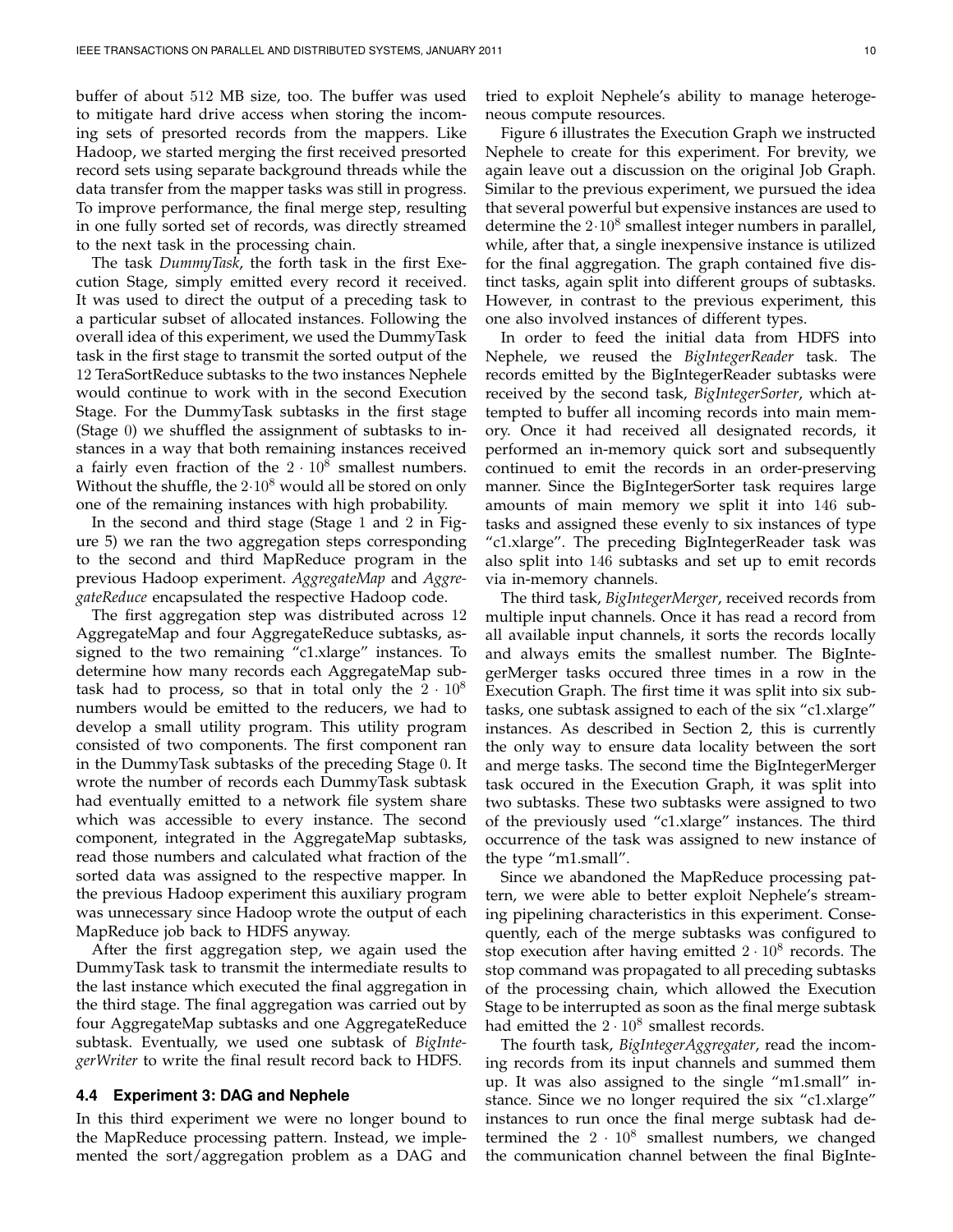

Fig. 6. The Execution Graph for Experiment 3 (DAG and Nephele)

gerMerger and BigIntegerAggregater subtask to a file channel. That way Nephele pushed the aggregation into the next Execution Stage and was able to deallocate the expensive instances.

Finally, the fifth task, *BigIntegerWriter*, eventually received the calculated average of the  $2 \cdot 10^8$  integer numbers and wrote the value back to HDFS.

## **4.5 Results**

Figure 7, Figure 8 and Figure 9 show the performance results of our three experiment, respectively. All three plots illustrate the average instance utilization over time, i.e. the average utilization of all CPU cores in all instances allocated for the job at the given point in time. The utilization of each instance has been monitored with the Unix command "top" and is broken down into the amount of time the CPU cores spent running the respective data processing framework (USR), the kernel and its processes (SYS), and the time waiting for I/O to complete (WAIT). In order to illustrate the impact of network communication, the plots additionally show the average amount of IP traffic flowing between the instances over time.

We begin with discussing Experiment 1 (MapReduce and Hadoop): For the first MapReduce job, TeraSort, Figure 7 shows a fair resource utilization. During the map (point (a) to (c)) and reduce phase (point (b) to (d)) the overall system utilization ranges from 60 to 80%. This is reasonable since we configured Hadoop's MapReduce engine to perform best for this kind of task. For the

following two MapReduce jobs, however, the allocated instances are oversized: The second job, whose map and reduce phases range from point (d) to (f) and point (e) to (g), respectively, can only utilize about one third of the available CPU capacity. The third job (running between point (g) and (h)) can only consume about 10 % of the overall resources.

The reason for Hadoop's eventual poor instance utilization is its assumption to run on a static compute cluster. Once the MapReduce engine is started on a set of instances, no instance can be removed from that set without the risk of losing important intermediate results. As in this case, all six expensive instances must be allocated throughout the entire experiment and unnecessarily contribute to the processing cost.

Figure 8 shows the system utilization for executing the same MapReduce programs on top of Nephele. For the first Execution Stage, corresponding to the TeraSort map and reduce tasks, the overall resource utilization is comparable to the one of the Hadoop experiment. During the map phase (point (a) to (c)) and the reduce phase (point (b) to (d)) all six "c1.xlarge" instances show an average utilization of about 80 %. However, after approximately 42 minutes, Nephele starts transmitting the sorted output stream of each of the 12 TeraSortReduce subtasks to the two instances which are scheduled to remain allocated for the upcoming Execution Stages. At the end of Stage 0 (point (d)), Nephele is aware that four of the six "c1.xlarge" are no longer required for the upcoming computations and deallocates them.

Since the four deallocated instances do no longer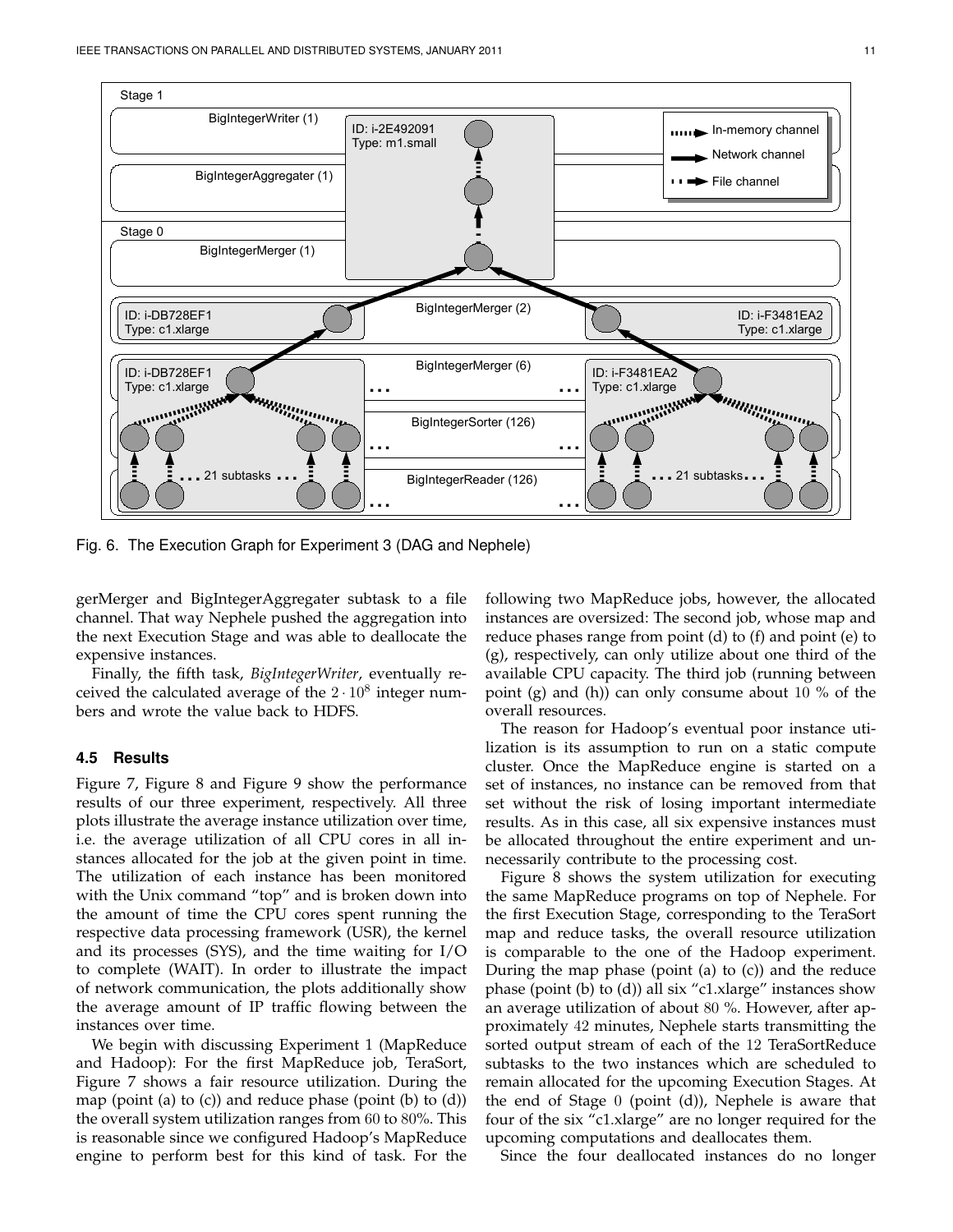

Fig. 7. Results of Experiment 1: MapReduce and Hadoop

contribute to the number of available CPU cores in the second stage, the remaining instances again match the computational demands of the first aggregation step. During the execution of the 12 AggregateMap subtasks (point (d) to (f)) and the four AggregateReduce subtasks (point (e) to (g)), the utilization of the allocated instances is about 80%. The same applies to the final aggregation in the third Execution Stage(point (g) to (h)) which is only executed on one allocated "c1.xlarge" instance.



Fig. 9. Results of Experiment 3: DAG and Nephele

Finally, we want to discuss the results of the third experiment (DAG and Nephele) as depicted in Figure 9: At point (a) Nephele has successfully allocated all instances required to start the first Execution Stage.

Fig. 8. Results of Experiment 2: MapReduce and Nephele

Initially, the BigIntegerReader subtasks begin to read their splits of the input data set and emit the created records to the BigIntegerSorter subtasks. At point (b) the first BigIntegerSorter subtasks switch from buffering the incoming records to sorting them. Here, the advantage of Nephele's ability to assign specific instance types to specific kinds of tasks becomes apparent: Since the entire sorting can be done in main memory, it only takes several seconds. Three minutes later (c), the first BigIntegerMerger subtasks start to receive the presorted records and transmit them along the processing chain.

Until the end of the sort phase, Nephele can fully exploit the power of the six allocated "c1.xlarge" instances. After that period the computational power is no longer needed for the merge phase. From a cost perspective it is now desirable to deallocate the expensive instances as soon as possible. However, since they hold the presorted data sets, at least 20 GB of records must be transferred to the inexpensive "m1.small" instance first. Here we identified the network to be the bottleneck, so much computational power remains unused during that transfer phase (from (c) to (d)). In general, this transfer penalty must be carefully considered when switching between different instance types during job execution. For the future we plan to integrate compression for file and network channels as a means to trade CPU against I/O load. Thereby, we hope to mitigate this drawback.

At point (d), the final BigIntegerMerger subtask has emitted the  $2 \cdot 10^8$  smallest integer records to the file channel and advises all preceding subtasks in the processing chain to stop execution. All subtasks of the first stage have now been successfully completed. As a result, Nephele automatically deallocates the six instances of type "c1.xlarge" and continues the next Execution Stage with only one instance of type "m1.small" left. In

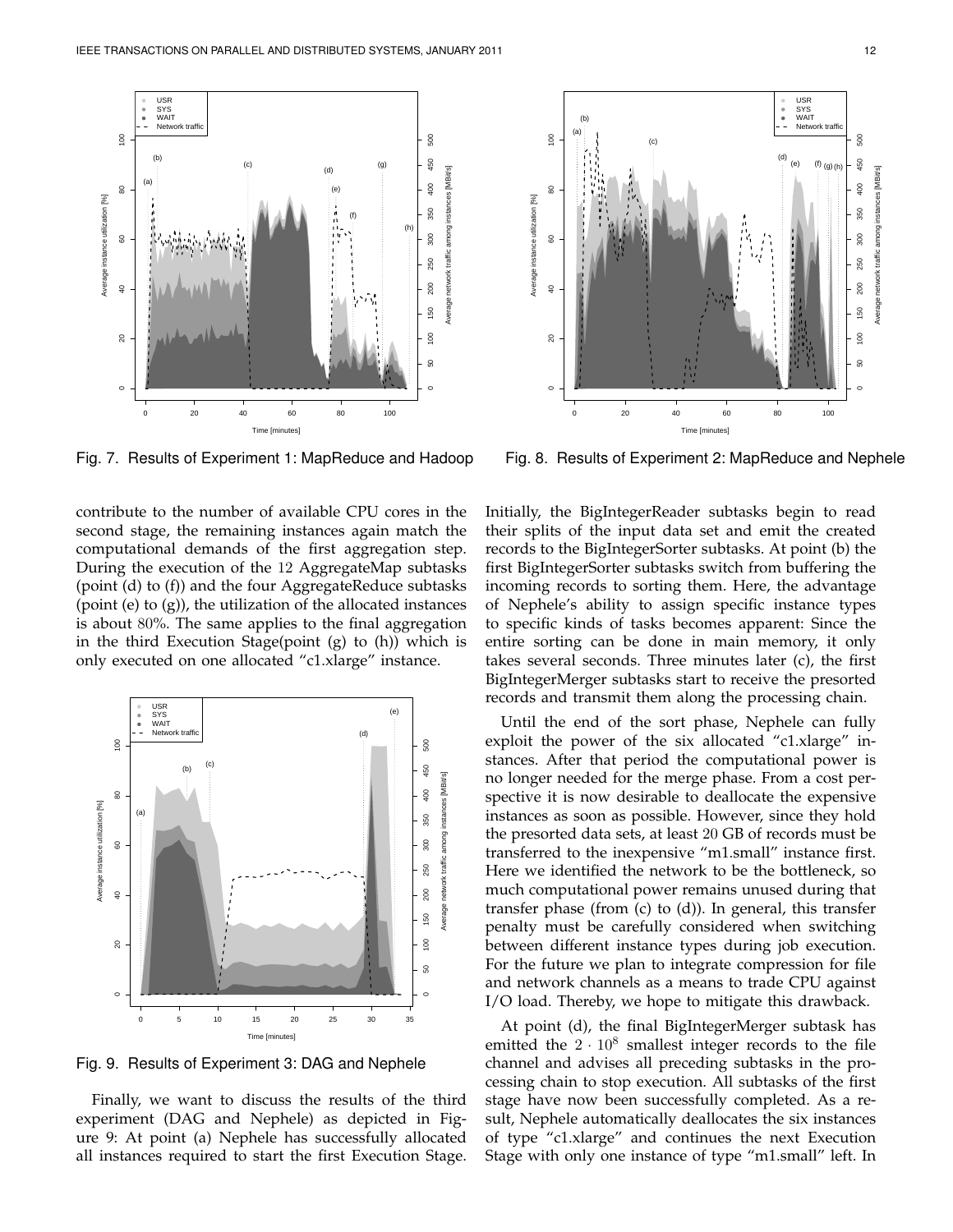that stage, the BigIntegerAggregater subtask reads the  $2 \cdot 10^8$  smallest integer records from the file channel and calculates their average. Again, since the six expensive "c1.xlarge" instances no longer contribute to the number of available CPU cores in that period, the processing power allocated from the cloud again fits the task to be completed. At point (e), after 33 minutes, Nephele has finished the entire processing job.

Considering the short processing times of the presented tasks and the fact that most cloud providers offer to lease an instance for at least one hour, we are aware that Nephele's savings in time and cost might appear marginal at first glance. However, we want to point out that these savings grow by the size of the input data set. Due to the size of our test cloud we were forced to restrict data set size to 100 GB. For larger data sets, more complex processing jobs become feasible, which also promises more significant savings.

## **5 RELATED WORK**

In recent years a variety of systems to facilitate MTC has been developed. Although these systems typically share common goals (e.g. to hide issues of parallelism or fault tolerance), they aim at different fields of application.

MapReduce [9] (or the open source version Hadoop [25]) is designed to run data analysis jobs on a large amount of data, which is expected to be stored across a large set of share-nothing commodity servers. MapReduce is highlighted by its simplicity: Once a user has fit his program into the required map and reduce pattern, the execution framework takes care of splitting the job into subtasks, distributing and executing them. A single MapReduce job always consists of a distinct map and reduce program. However, several systems have been introduced to coordinate the execution of a sequence of MapReduce jobs [19], [17].

MapReduce has been clearly designed for large static clusters. Although it can deal with sporadic node failures, the available compute resources are essentially considered to be a fixed set of homogeneous machines.

The Pegasus framework by Deelman et al. [10] has been designed for mapping complex scientific workflows onto grid systems. Similar to Nepehle, Pegasus lets its users describe their jobs as a DAG with vertices representing the tasks to be processed and edges representing the dependencies between them. The created workflows remain abstract until Pegasus creates the mapping between the given tasks and the concrete compute resources available at runtime. The authors incorporate interesting aspects like the scheduling horizon which determines at what point in time a task of the overall processing job should apply for a compute resource. This is related to the stage concept in Nephele. However, Nephele's stage concept is designed to minimize the number of allocated instances in the cloud and clearly focuses on reducing cost. In contrast, Pegasus' scheduling horizon is used to deal with unexpected changes in the execution environment. Pegasus uses DAGMan and Condor-G [13] as its execution engine. As a result, different task can only exchange data via files.

Thao et al. introduced the Swift [30] system to reduce the management issues which occur when a job involving numerous tasks has to be executed on a large, possibly unstructured, set of data. Building upon components like CoG Karajan [26], Falkon [21], and Globus [12], the authors present a scripting language which allows to create mappings between logical and physical data structures and to conveniently assign tasks to these.

The system our approach probably shares most similarities with is Dryad [14]. Dryad also runs DAG-based jobs and offers to connect the involved tasks through either file, network, or in-memory channels. However, it assumes an execution environment which consists of a fixed set of homogeneous worker nodes. The Dryad scheduler is designed to distribute tasks across the available compute nodes in a way that optimizes the throughput of the overall cluster. It does not include the notion of processing cost for particular jobs.

In terms of on-demand resource provising several projects arose recently: Dörnemann et al. [11] presented an approach to handle peak-load situations in BPEL workflows using Amazon EC2. Ramakrishnan et al. [22] discussed how to provide a uniform resource abstraction over grid and cloud resources for scientific workflows. Both projects rather aim at batch-driven workflows than the data-intensive, pipelined workflows Nephele focuses on. The FOS project [28] recently presented an operating system for multicore and clouds which is also capable of on-demand VM allocation.

## **6 CONCLUSION**

In this paper we have discussed the challenges and opportunities for efficient parallel data processing in cloud environments and presented Nephele, the first data processing framework to exploit the dynamic resource provisioning offered by today's IaaS clouds. We have described Nephele's basic architecture and presented a performance comparison to the well-established data processing framework Hadoop. The performance evaluation gives a first impression on how the ability to assign specific virtual machine types to specific tasks of a processing job, as well as the possibility to automatically allocate/deallocate virtual machines in the course of a job execution, can help to improve the overall resource utilization and, consequently, reduce the processing cost.

With a framework like Nephele at hand, there are a variety of open research issues, which we plan to address for future work. In particular, we are interested in improving Nephele's ability to adapt to resource overload or underutilization during the job execution automatically. Our current profiling approach builds a valuable basis for this, however, at the moment the system still requires a reasonable amount of user annotations.

In general, we think our work represents an important contribution to the growing field of Cloud computing